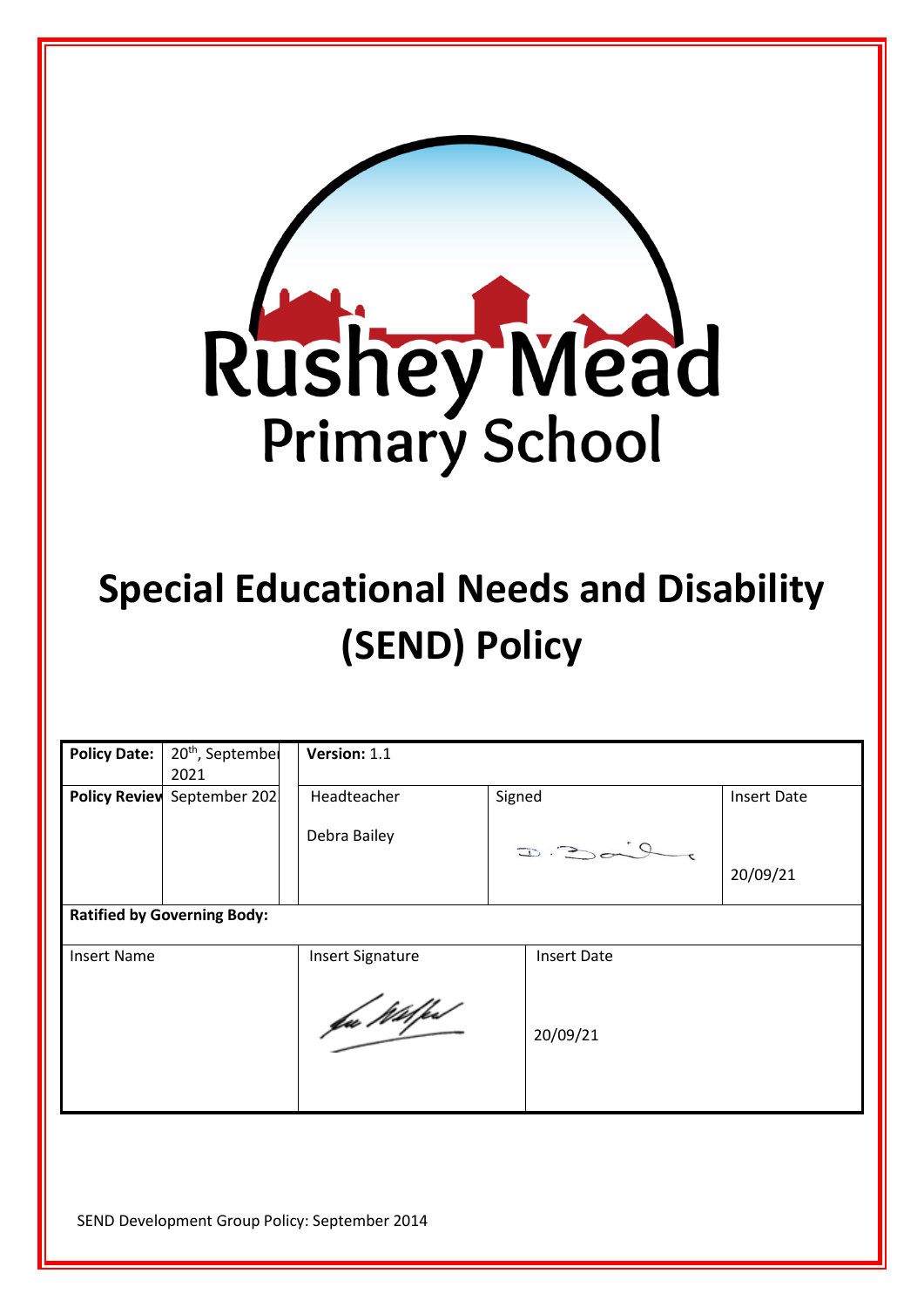Rushey Mead Primary School is an inclusive school. We take safeguarding very seriously and all of our policies are developed with a high priority on children's safety and in the light of our safeguarding policy. All of our school policies are interlinked and should be read and informed by all other policies.

This SEND policy is written to comply with the 2014 Children and Families Act and its SEN Code of Practice together with the Equality Act 2010.

## **The SEND team at Rushey Mead Primary School**

Inquiries about an individual child's progress should be addressed at first to the class teacher since he or she is the person who knows the child best. Other enquiries can be addressed to:

Natasha Jackson – SENCo

Please make an appointment with the school office if you wish to speak to the SENCo.

## **Headlines from the 2014 Code of Practice**

- No more statements will be issued by the Local Authority (LA). Statements have been replaced by Education, Health and Care Plans (EHC Plans) which can be used to support children from birth – 25 years.
- School Action and School Action Plus have been replaced by one school based category of need known as 'Special Education Needs Support' (SENS). All children are closely monitored and their progress tracked each term. Those at SENS are additionally tracked by the SENCo.
- There are four broad categories of SEND:
- o **Communication and interaction** (such as autistic spectrum and language disorders)
- o **Cognition and learning** (such as dyslexia, dyspraxia and dyscalculia, moderate learning difficulties and global development delay)
- o **Social, emotional and mental health** (such as ADHD, ADD, attachment disorders, emotional difficulties, mental health difficulties)
- o **Physical and sensory** (such as hearing or vision impaired)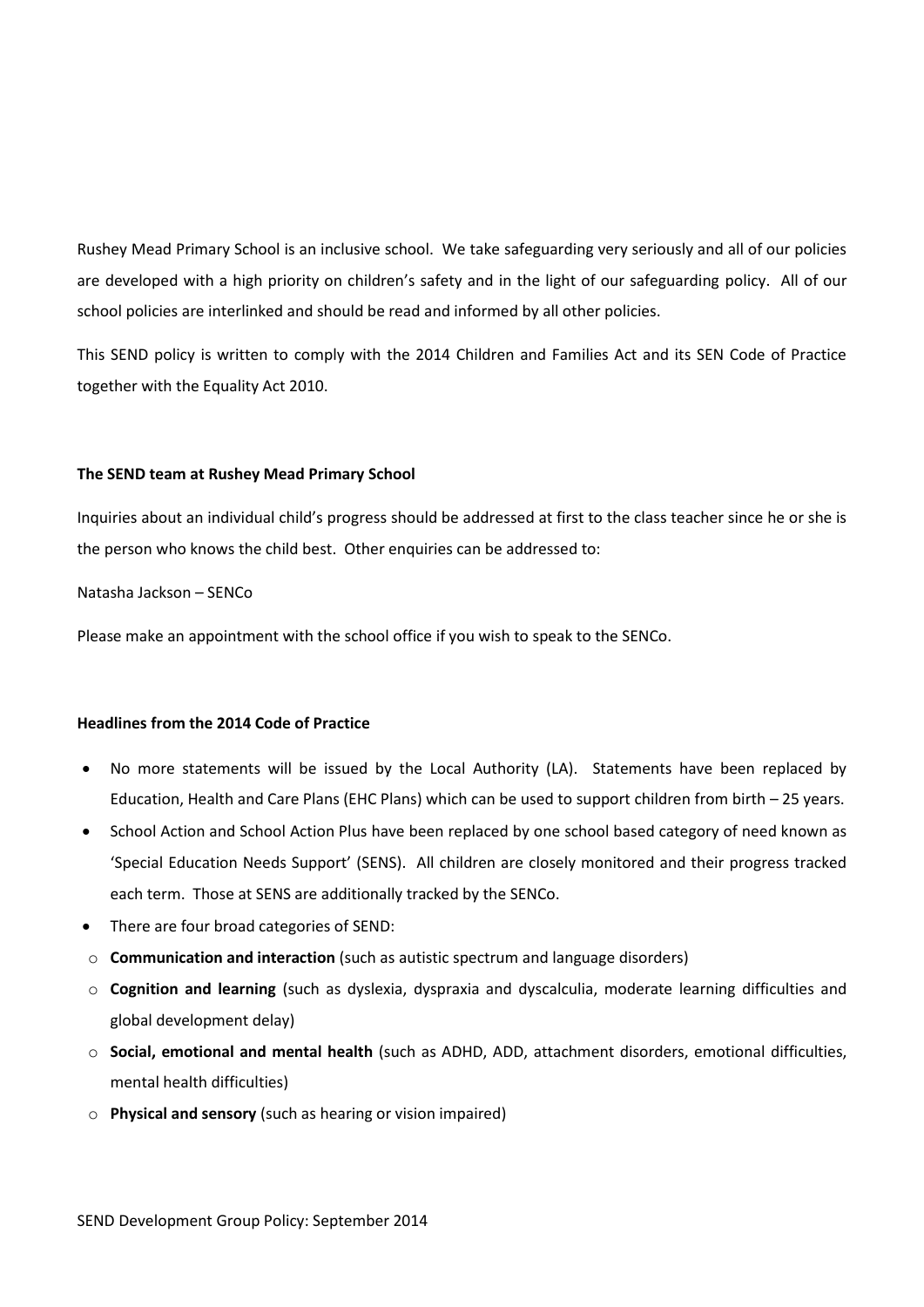We have children in all these categories of SEND, and some children may have difficulties in more than one category. This may include children with a diagnosis as well as those with learning profiles consistent with the diagnosis.

- We strive to work closely with parents and children to ensure that we take into account the child's own views and aspirations and the families' experience of, and hopes for, their child. Families are invited to be involved at every stage of planning and reviewing SEN provision for their child.
- All children benefit from 'Quality First Teaching': this means that teachers assess, plan and teach all children at the level which allows them to make progress with their learning. In addition, we implement some focused interventions to target particular skills.
- We have high expectations of all our children. Tracking and monitoring of our SEND children is in line with whole school practice.

# **Defining SEN**

The 2014 Code of Practice says that:

*A person has SEN if they have a learning difficulty or disability which calls for special educational provision to be made for him or her. At compulsory school age this means he or she has a significantly greater difficulty in learning than the majority of others of the same age, or, has a disability which prevents or hinders him or her from making use of facilities of a kind generally provided for others of the same age in mainstream schools.* 

Taken from 2014 SEN Code of Practice: 0 – 25 Years; Introduction xiii and xiv

## **SEND at Rushey Mead Primary School**

Our objectives are:

- To identify, at the earliest opportunity, barriers to learning for pupils with SEND
- To ensure that every child experiences success in their learning and achieves to the highest possible standard
- To enable all children to participate in lessons fully and effectively
- To value and encourage the contribution of all children to the life of the school
- To work in partnership with parents and families
- To work with the Governing Body to enable them to fulfil their statutory monitoring role with regard to this document.
- To work closely with external support agencies, where appropriate, to support the need of individual pupils.

SEND Development Group Policy: September 2014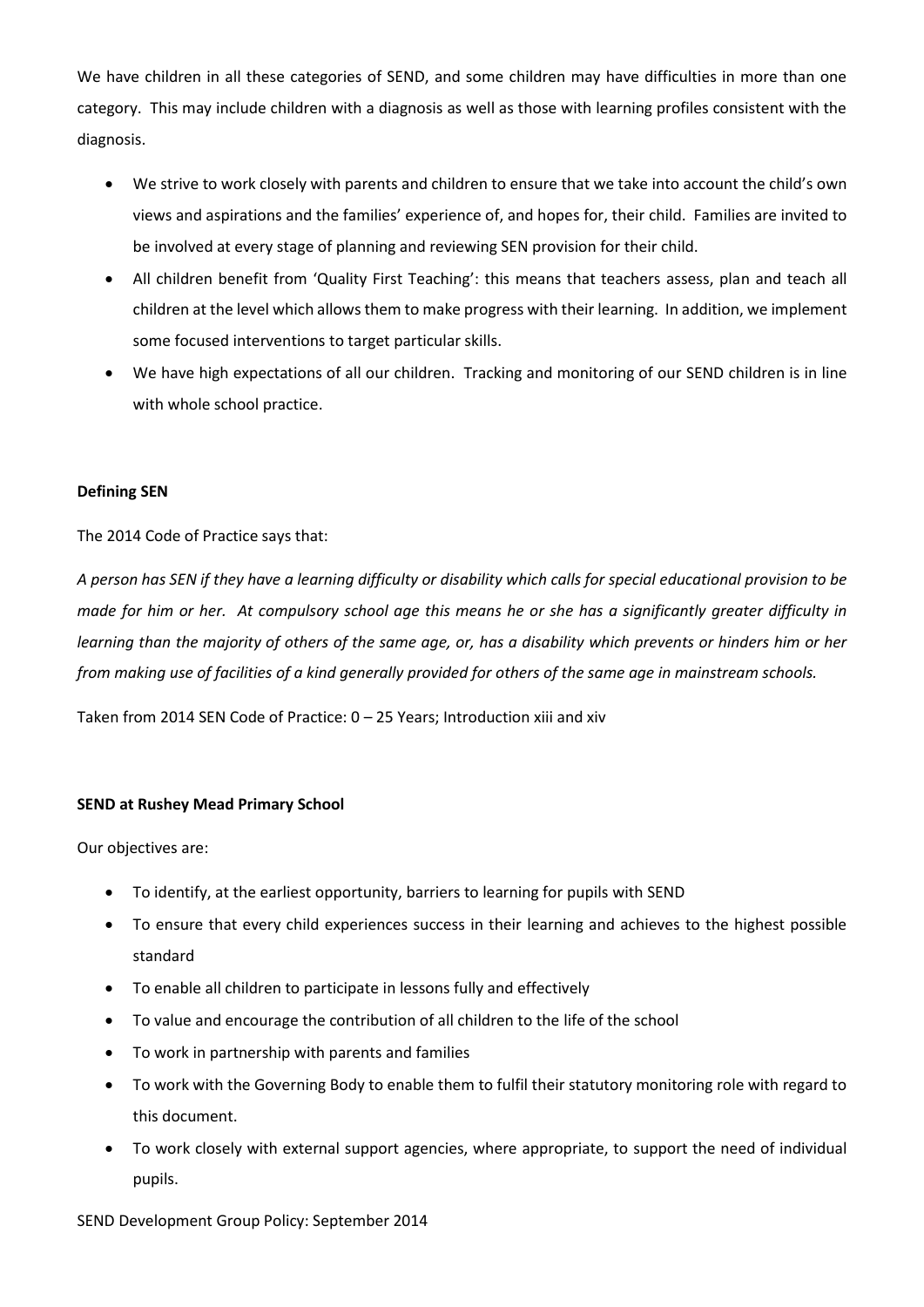• To ensure that all staff have access to training and advice to support quality teaching and learning for all pupils.

Around 11.2% of our children are either at SEN Support (SENS -10.4%) or have EHC Plans (EHCP's is 0.7%). This is below the national average, 15.9% (12.2% currently for children at SENS including 3.7% for pupils with an EHCP), and means that all teachers expect to have children with SEND in their classes.

# **Identifying children at SENS (SEN Support)**

Children with SEN are identified by one of three assessment routes all of which are part of the overall approach to monitoring progress of all pupils:

- 1. The progress of every child is monitored at regular pupil progress meetings. Where children are identified as not making progress in spite of Quality First Teaching they are discussed with the SENCo and a plan of action is agreed with the teacher and shared with parents.
- 2. Class teachers are continually aware of children's learning. If they observe that a child, as recommended by the 2014 Code of Practice, is making less than expected progress, given their age and individual circumstances, they will seek to identify a cause. This can be characterised by progress which:
	- Is significantly slower than that of their peers starting from the same baseline
	- Fails to match or better the child's previous rate of progress
	- Fails to close the attainment gap between the child and their peers
- 3. Parents sometimes ask us to look more closely at their child's learning. We take all parental requests seriously and strive to investigate them all. Frequently, the concern can be addressed by Quality First Teaching or some parental support. Otherwise, a graduated response is implemented by school. This may result in the child being placed on the SEND register at SENS.

The SENCo or other trained staff may need to undertake a range of standardised tests with children. These assessments can be used to add to and inform teachers' own understanding and assessments of a child.

Although the school can identify special educational needs, and make provision to meet those needs, we do not offer diagnoses. Parents are advised to contact their GP if they think their child may have an underlying medical condition or disability.

#### **Working with Parents and Children**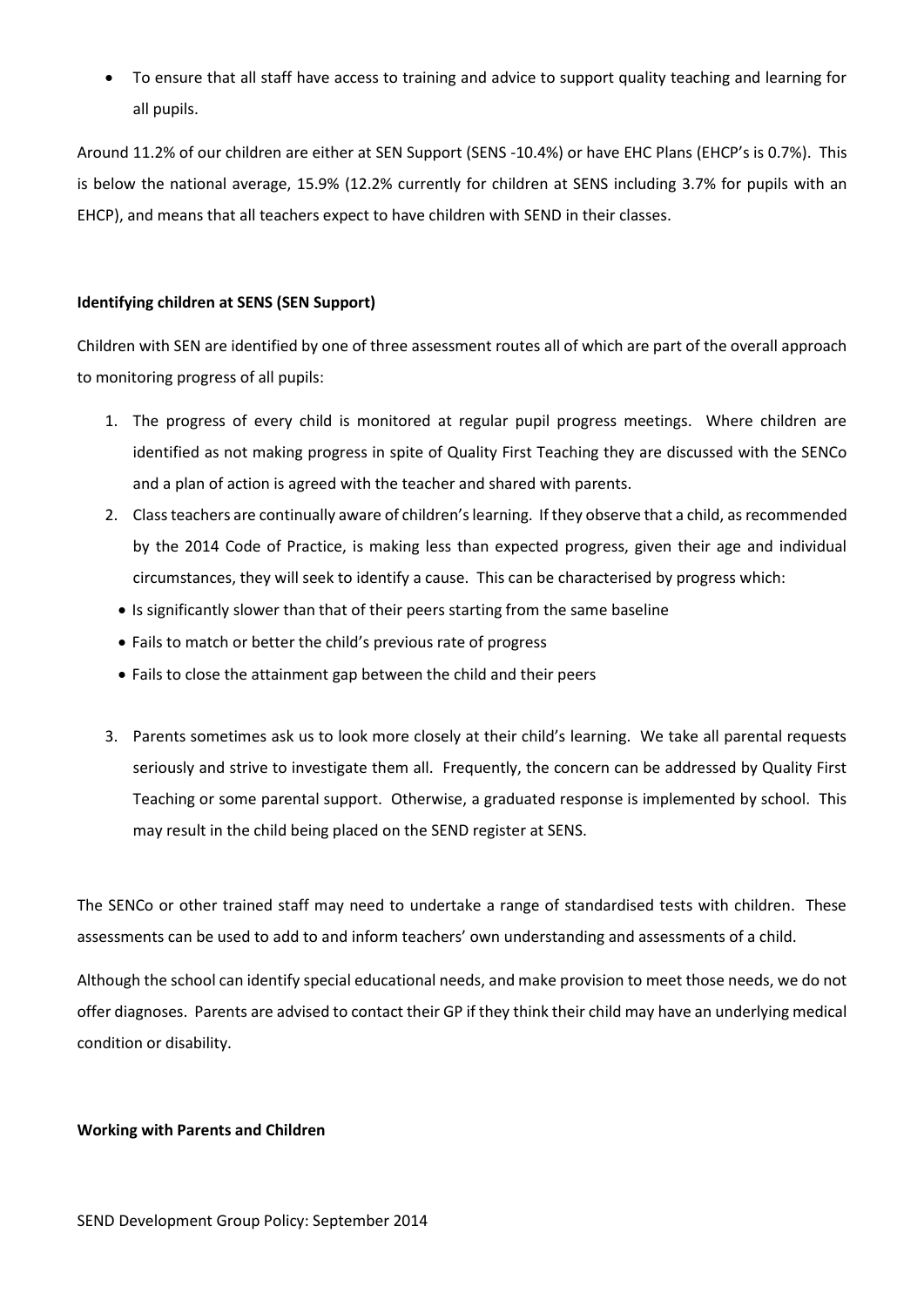We aim to have good and informative relationships with all of our parents. If a child is experiencing difficulties, parents will be informed either at parents' meetings (autumn and spring terms) or during informal meetings to discuss the child's progress. Children receiving interventions will have their progress tracked throughout the time they are receiving the support and the outcome of these will be shared with families.

A formal written end of year report will be sent at the end of the summer term. Other informal meetings may be scheduled at other times throughout the year and parents are welcome to seek advice and support about their child at any pre-arranged time.

## **Reporting and reviewing support for children at SENS (SEN Support)**

Once a child has been identified as needed SENS, some of the following documents may need to be completed. This means that the child has outcomes that are in addition to their class targets:

- Intervention group targets
- **Checklists**
- Assessment records
- Schools internal monitoring paperwork Pupil Outcome Plan (POP)
- Element 3 funding
- Pastoral Support Plan (PSP)
- Positive Handling Plan (PHP)
- Personal Education Plan (PEP)
- Referral for medical needs (FYPC service referral form)
- School Contract
- Proposal for Education, Health and Care Plan
- Referral to an outside agency listed below:
	- o Speech and Language Therapist (SALT)
	- o Educational Psychology Service (EPS)
	- o Learning, Communication and Interaction Team (LCI)
	- o Vision and Hearing support service (VS and HS)
	- o Primary Social, Emotional and Mental Health Service (SEMH)
	- o Family Support/ Early Help Assessment (EHA)
	- o School Nurse
	- o Education Welfare Officer (EWO)

## **Moving to an EHC Plan (Education, Health and Care Plan)**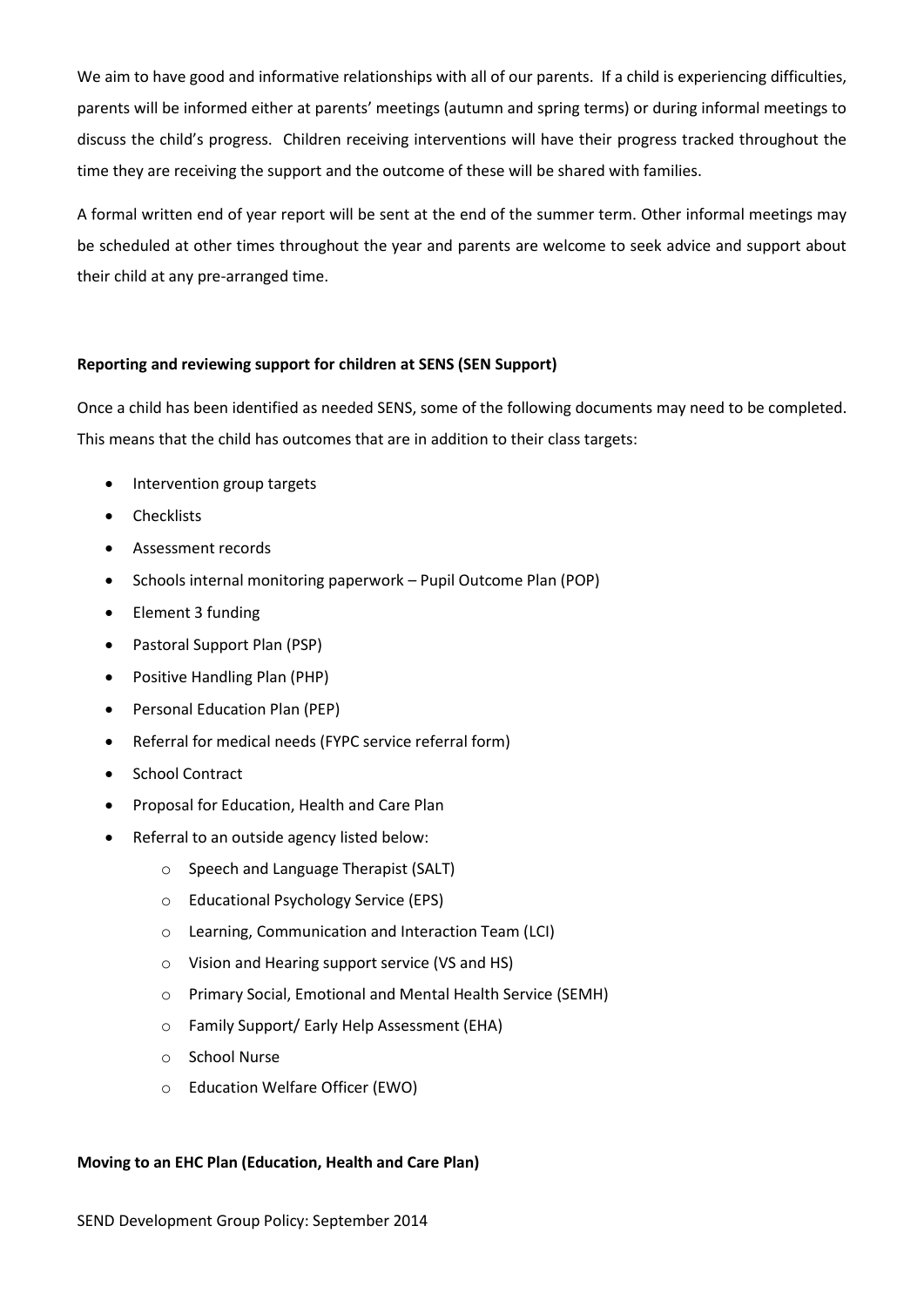Following consultation between families, school and relevant outside agencies, we may consider applying for and Education, Health and Care Needs Assessments if:

- The child has not made expected progress despite the school having taken relevant and purposeful action to identify, assess and meet their SEN
- The child has a disability which is lifelong and which means that they will always need support to learn effectively
- The child's achievements are so far below their peers that we think it likely that they may at some point benefit from special school provision.

Having a diagnosis (e.g., of ASD, ADHD or dyslexia) does not mean that a child needs an EHC Plan.

# The process is:

- 1. A request for Statutory Assessment is made by anyone concerned about the child's SEND. A parent can ask for an Independent Support (SENDIASS) to help with this process.
- 2. The request is considered by the Local Authority and a decision made whether to proceed with the assessment.
- 3. If the request is agreed, the Local Authority will gather reports and relevant documentation from the child, their family and all agencies involved in supporting them.
- 4. If the application for an EHC Plan is successful, a member of the Local Authority will call an Integrated Assessment Meeting (IAM) for parents, the child and the school, together with any health or social care professionals who are involved with the family. This is not statutory but is a useful meeting. The meeting will record the child's strengths, their dreams and aspirations as well as the barriers they face. At the end of this meeting, individual views are shared as to whether or not a child's needs are best met with an EHC Plan or an alternative such as a School Contract or Element 3 Funding application.
- 5. The Local Authority arranges a Resource Allocation Panel (RAP) meeting to make a final decision.
- 6. Following the RAP meeting, if agreed, the LA will produce the EHC Plan which will record the decisions made at the meeting. The Plan will be reviewed at least annually and school will invite families and all agencies involved with the child. This is called an Annual Review meeting and the outcomes are recorded on an Annual Review return and sent to the Local Authority.
- 7. If the RAP does not agree to an EHC Plan, the family is given the right to appeal.

## **Teaching and Learning**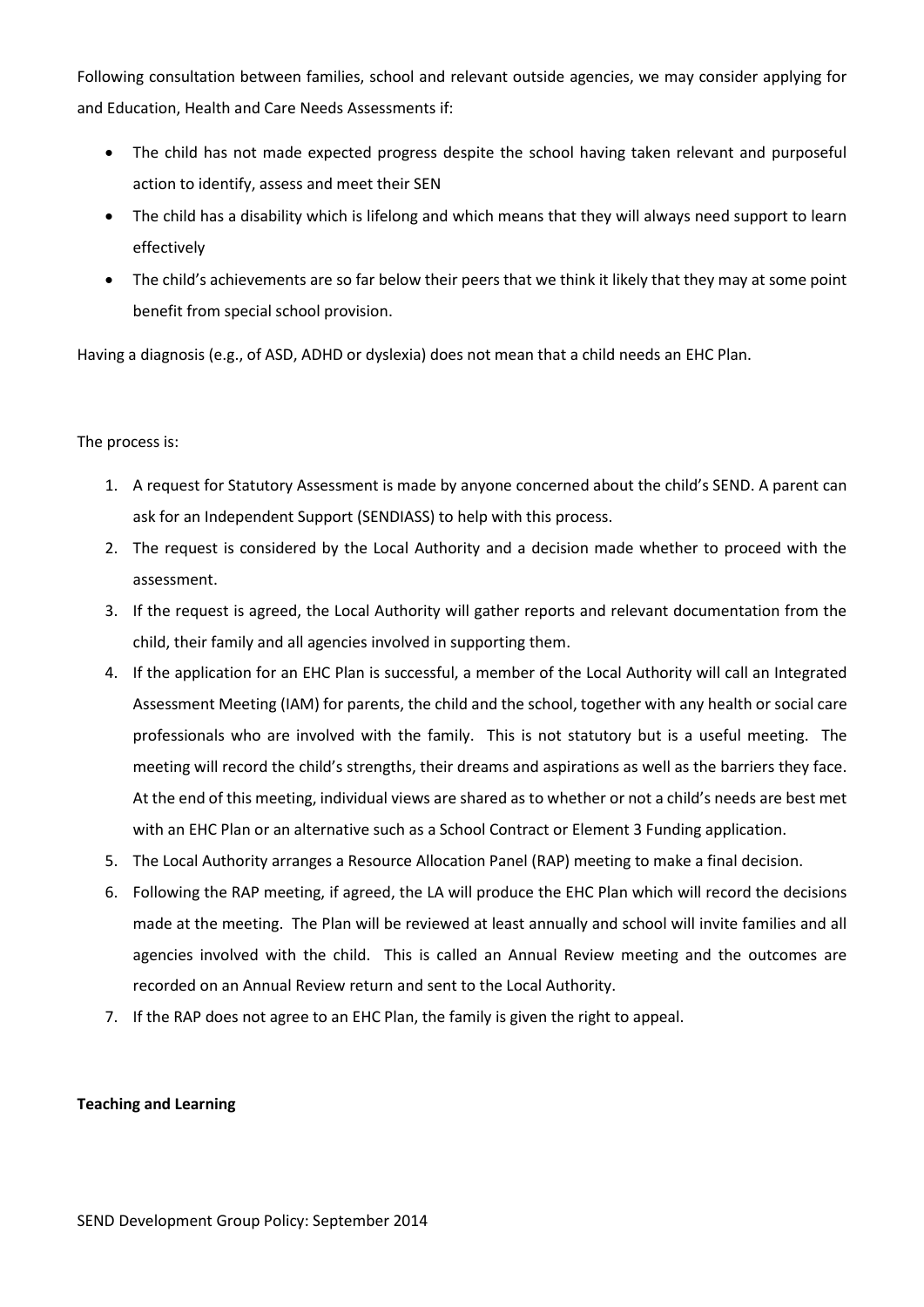We believe that all children learn best with the rest of their class. Our aim is for all children to be working independently in class with their peers. Children with SEN and disabilities are entitled to be taught by their teacher, not always by a Teaching Assistant (TA).

When allocating additional TA support to children, our focus is on outcomes, not hours: we aim to put in sufficient support to enable the child to reach their challenging targets, but without developing a learned dependence on an adult.

The school has a range of interventional available which are listed on a provision map. When considering an intervention, we look first at the child's profile of learning in order that we can select the intervention which is best matched to the child.

Targets for children at SENS are deliberately challenging in the attempt to close the attainment gap between the children and their peers. Interventions are often crucial in closing these gaps, so are monitored closely by both the class teacher – who monitors progress towards the targets during the intervention – and by the SENCo who monitors overall progress after the intervention.

- Interventions are planned in blocks
- At the end of each block, children's progress towards their targets is assessed and recorded
- A decision is then made as to whether to continue the intervention, to swap to a new intervention, or to allow a period of consolidation in class.

The SENCo monitors interventions to identify 'what works'.

#### **Adaptations to the curriculum teaching and learning environment**

Rushey Mead Primary School is disability friendly across most of our site. The school is split over two levels. Corridors are wide and we have easy access toilets. Where and when appropriate, we make changes to the environment or building that are necessary for children with physical or other sensory disabilities.

All of our classrooms are inclusion-friendly; we aim to teach in a way that will support children with tendencies towards dyslexia, dyspraxia, ASD etc. This is good practice to support all children but is vital for those who particularly need it. All of our children access the full National Curriculum, and we recognise achievement and expertise in all curricular areas. As part of normal class differentiation, curriculum content and ideas can be simplified and made more accessible by using visual, tactile and concrete resources.

#### **Access to extra-curricular activities**

SEND Development Group Policy: September 2014 All of our children have equal access to before school, lunchtime and after school clubs which develop engagement with the wider curriculum. Where necessary, we make amendments and adaptations to meet the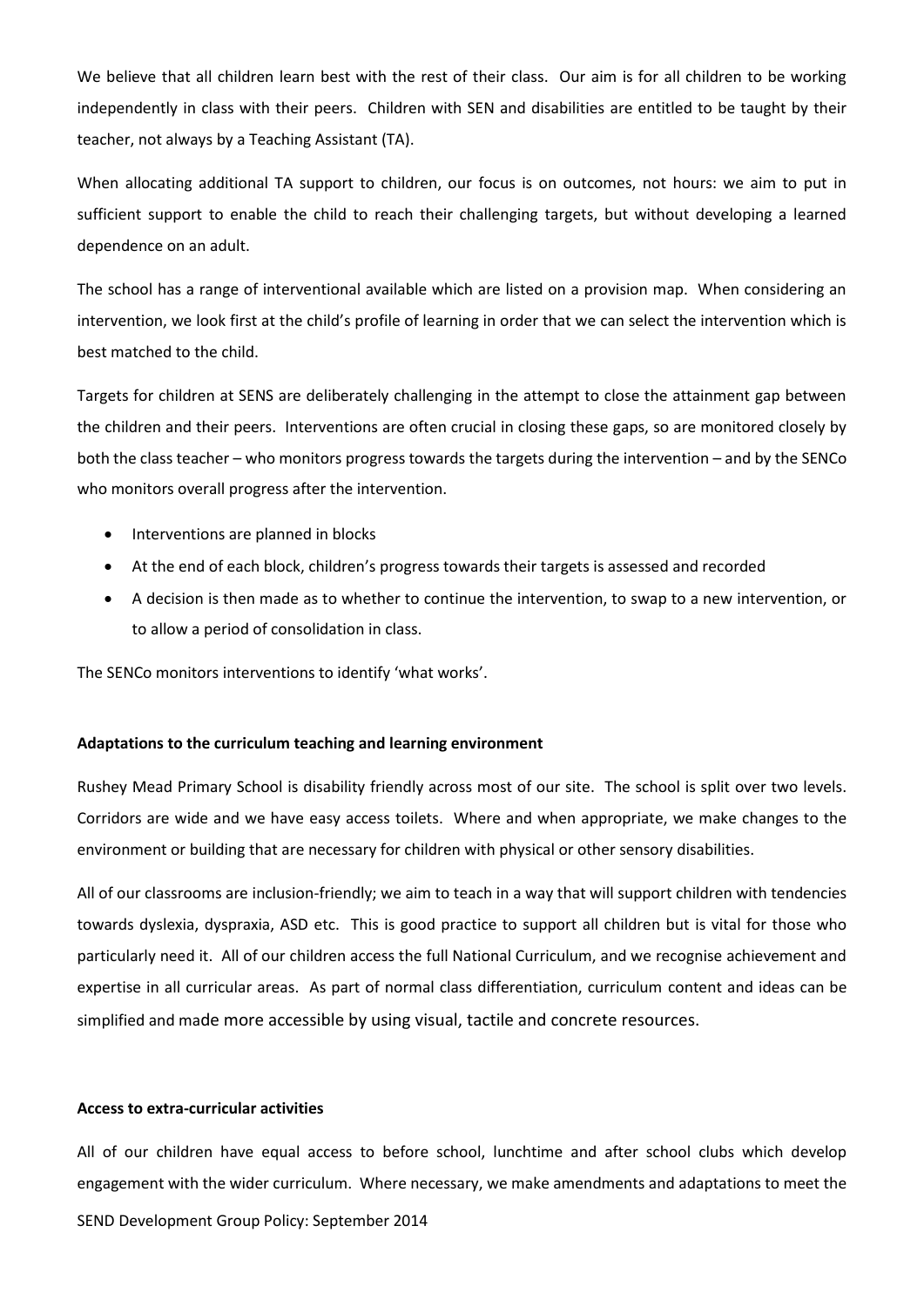physical and learning needs of our children. Class trips are part of our curriculum and we aim for all children to benefit from them. No child is excluded from a trip because of SEN, disability or medical needs.

#### **Staff expertise**

All of our teachers are trained to work with children with SEND. Some are very experienced, and others less so, but all have access to advice, information, resources and training to enable them to teach all children effectively. We offer training and self-help opportunities through access to in house or LA courses, provision of books or guidance towards useful websites.

Some of our TAs have expertise and training on other areas or specific interventions. All TAs work with children with SEN and Disabilities.

If we identify information we can't access without the aid of additional, more specialist help, the school is able to access additional expertise from the LA. This includes access to Educational Psychologists and Advisory Teachers.

## **Children with social, emotional and mental health needs**

Behaviour is not classified as an SEND. If a child shows consistent unwanted behaviours, the class teacher will assess the child's needs, taking into account family circumstances and the child's known history of experiences. If the child's behaviour is felt to be a response to trauma or to home-based experiences (e.g., bereavement, parental separation) we may refer to relevant outside agencies to support the family and child through that process.

If parents and school are concerned that the child may have mental health needs, we encourage parents to ask their GP for a referral to CAMHS (Child and Adolescent Mental Health Services), or the school may make a referral through the Educational Psychologist or school nurse.

If the child is felt to have long-term social, emotional or mental health needs - for example with anger management - the school offers anger management programmes, social skills interventions and a nurture group in LKS2. The school also offers Play Therapy from a trained Play Therapy Practitioner who works in school. These are delivered by trained members of staff who develop good, trusting relationships with the children.

All children's behaviour is responded to consistently in line with our Behaviour Policy, although reasonable adjustments are made to accommodate individual needs.

The school has a zero-tolerance approach to bullying, especially towards children with SEND. We will actively investigate all allegations and, if there is cause, work with both the bully and the victim to improve their social skills. The School has the Anti-Bullying Award.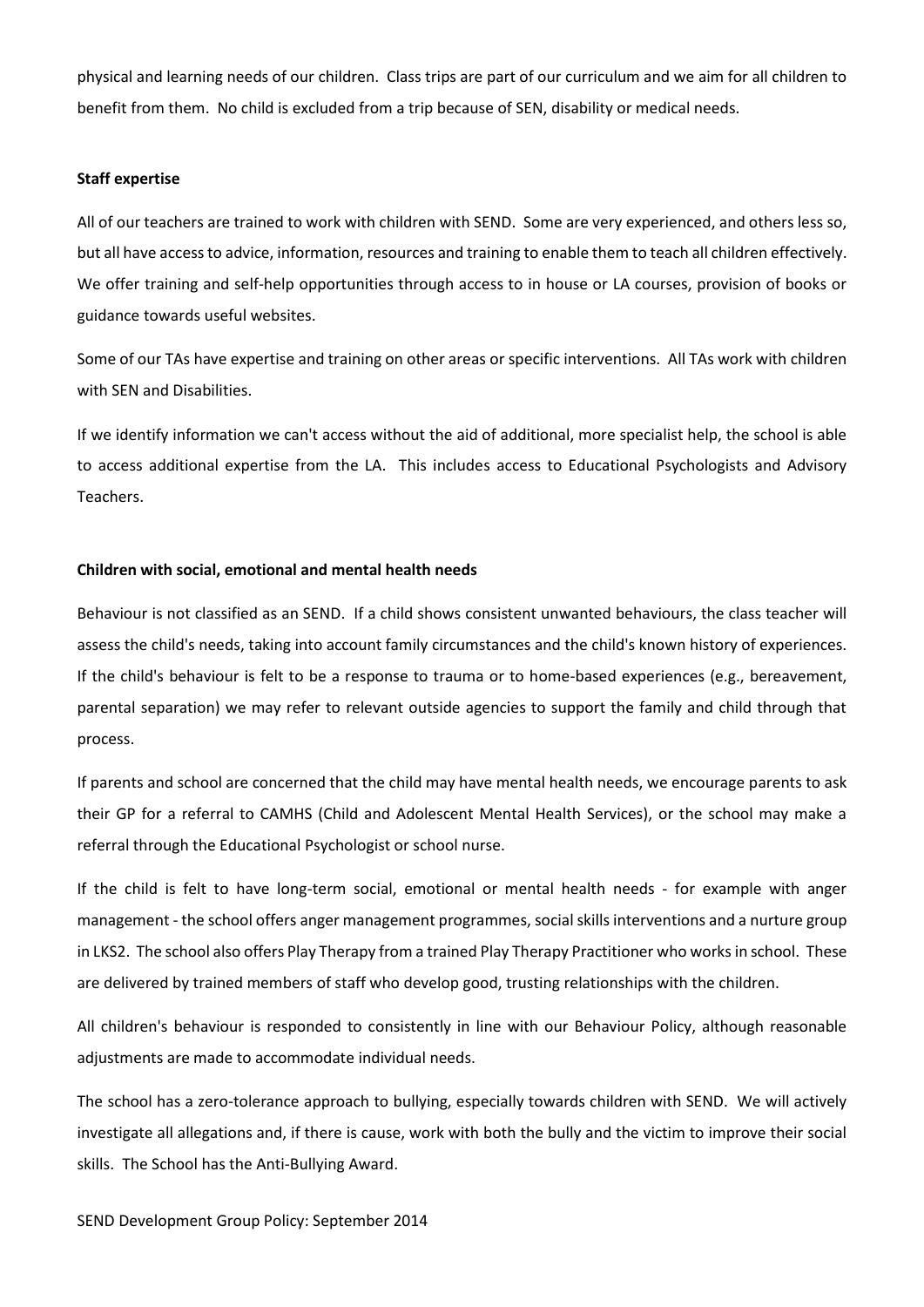## **Transition arrangements**

## *Transition into and within school*

We understand how difficult it is for children and parents as they move into a new class or a new school and will do what we can, according to the individual needs of the child, to make transitions between classes - including from the nursery - as smooth as possible. This may include, for example:

- Additional meetings for the parents and child with the new teacher
- Additional visit to the classroom environment in order to identify where the toilets are, where the pegs are etc…
- Opportunities to take photographs of key people and places in order to make a transition booklet or social story

# *Transition to Secondary School*

The secondary school SENCo is invited to Annual Reviews and other review meetings. Additional transition arrangements may be made at these reviews e.g., extra visits, travel training etc.

#### *Enhanced transition arrangements are tailored to meet individual needs.*

#### **Governors**

It is the statutory duty of the governors to ensure that the school follows its responsibilities to meet the needs of children with SEND following the requirements of the Code of Practice 2014.

### **Complaints**

The school works, wherever possible, in partnership with parents to ensure a collaborative approach to meeting pupils' needs.

All complaints are taken seriously and are heard through the school's complaints policy and procedure.

#### **Leicester City Local Offer**